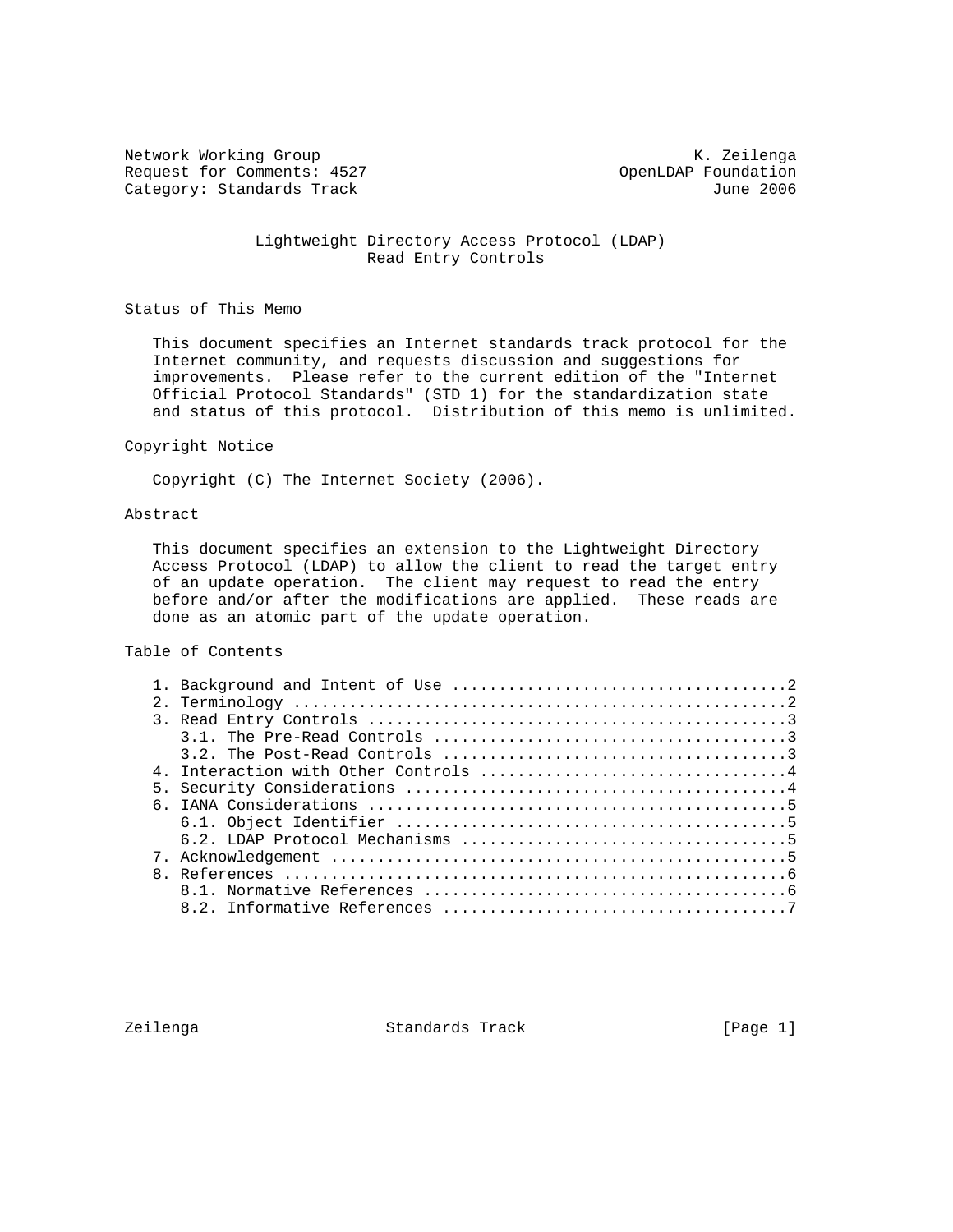## 1. Background and Intent of Use

 This document specifies an extension to the Lightweight Directory Access Protocol (LDAP) [RFC4510] to allow the client to read the target entry of an update operation (e.g., Add, Delete, Modify, ModifyDN). The extension utilizes controls [RFC4511] attached to update requests to request and return copies of the target entry. One request control, called the Pre-Read request control, indicates that a copy of the entry before application of update is to be returned. Another control, called the Post-Read request control, indicates that a copy of the entry after application of the update is to be returned. Each request control has a corresponding response control used to return the entry.

 To ensure proper isolation, the controls are processed as an atomic part of the update operation.

 The functionality offered by these controls is based upon similar functionality in the X.500 Directory Access Protocol (DAP) [X.511].

 The Pre-Read controls may be used to obtain replaced or deleted values of modified attributes or a copy of the entry being deleted.

 The Post-Read controls may be used to obtain values of operational attributes, such as the 'entryUUID' [RFC4530] and 'modifyTimestamp' [RFC4512] attributes, updated by the server as part of the update operation.

2. Terminology

 Protocol elements are described using ASN.1 [X.680] with implicit tags. The term "BER-encoded" means the element is to be encoded using the Basic Encoding Rules [X.690] under the restrictions detailed in Section 5.1 of [RFC4511].

 DN stands for Distinguished Name. DSA stands for Directory System Agent (i.e., a directory server). DSE stands for DSA-specific Entry.

 In this document, the key words "MUST", "MUST NOT", "REQUIRED", "SHALL", "SHALL NOT", "SHOULD", "SHOULD NOT", "RECOMMENDED", "MAY", and "OPTIONAL" are to be interpreted as described in BCP 14 [RFC2119].

Zeilenga Standards Track [Page 2]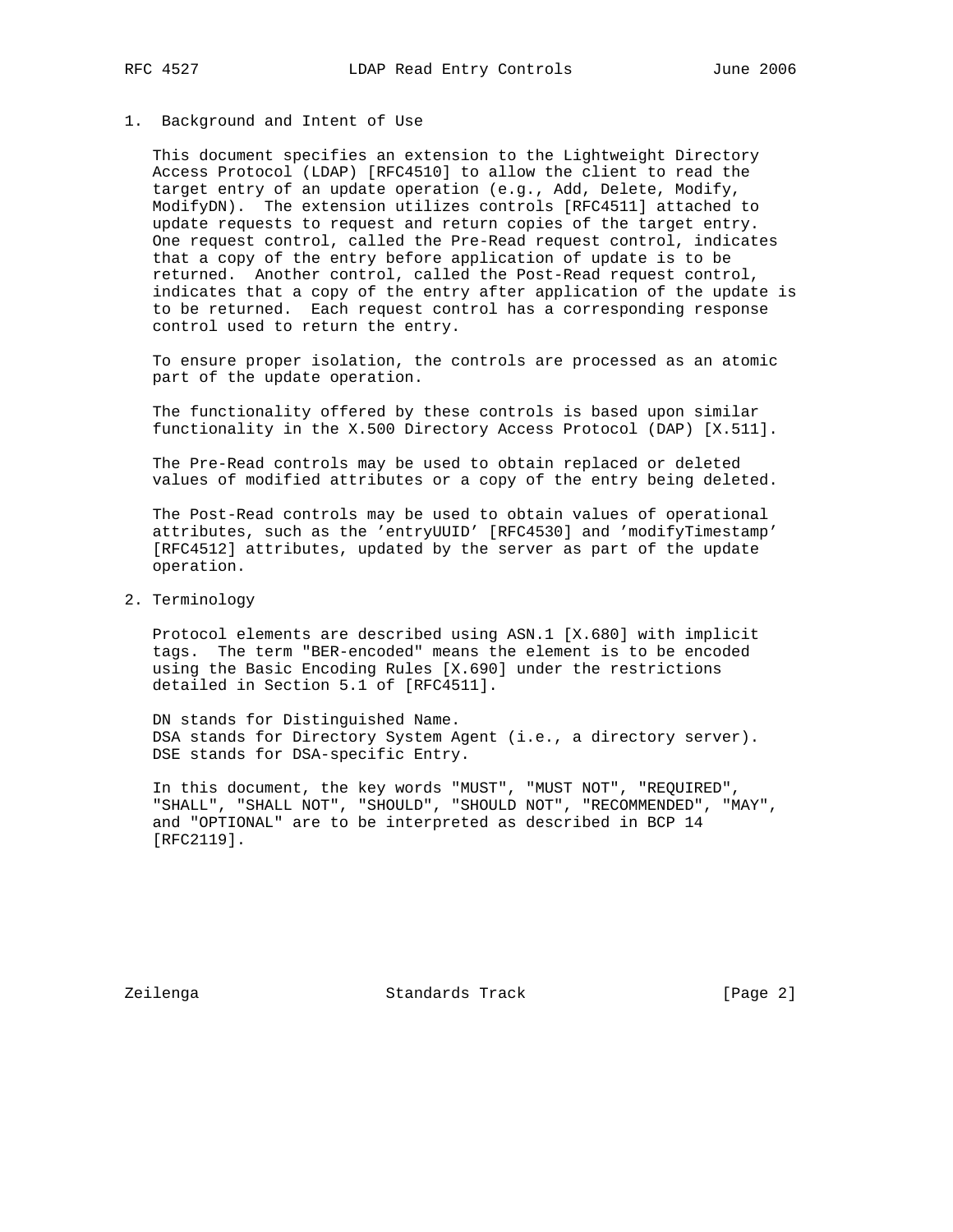#### 3. Read Entry Controls

3.1. The Pre-Read Controls

 The Pre-Read request and response controls are identified by the 1.3.6.1.1.13.1 object identifier. Servers implementing these controls SHOULD publish 1.3.6.1.1.13.1 as a value of the 'supportedControl' [RFC4512] in their root DSE.

 The Pre-Read request control is a LDAP Control [RFC4511] whose controlType is 1.3.6.1.1.13.1 and whose controlValue is a BER-encoded AttributeSelection [RFC4511], as extended by [RFC3673]. The criticality may be TRUE or FALSE. This control is appropriate for the modifyRequest, delRequest, and modDNRequest LDAP messages.

 The corresponding response control is a LDAP Control whose controlType is 1.3.6.1.1.13.1 and whose the controlValue, an OCTET STRING, contains a BER-encoded SearchResultEntry. The criticality may be TRUE or FALSE. This control is appropriate for the modifyResponse, delResponse, and modDNResponse LDAP messages with a resultCode of success (0).

 When the request control is attached to an appropriate update LDAP request, the control requests the return of a copy of the target entry prior to the application of the update. The AttributeSelection indicates, as discussed in [RFC4511][RFC3673], which attributes are requested to appear in the copy. The server is to return a SearchResultEntry containing, subject to access controls and other constraints, values of the requested attributes.

 The normal processing of the update operation and the processing of this control MUST be performed as one atomic action isolated from other update operations.

 If the update operation fails (in either normal or control processing), no Pre-Read response control is provided.

# 3.2. The Post-Read Controls

 The Post-Read request and response controls are identified by the 1.3.6.1.1.13.2 object identifier. Servers implementing these controls SHOULD publish 1.3.6.1.1.13.2 as a value of the 'supportedControl' [RFC4512] in their root DSE.

 The Post-Read request control is a LDAP Control [RFC4511] whose controlType is 1.3.6.1.1.13.2 and whose controlValue, an OCTET STRING, contains a BER-encoded AttributeSelection [RFC4511], as extended by [RFC3673]. The criticality may be TRUE or FALSE. This

Zeilenga Standards Track [Page 3]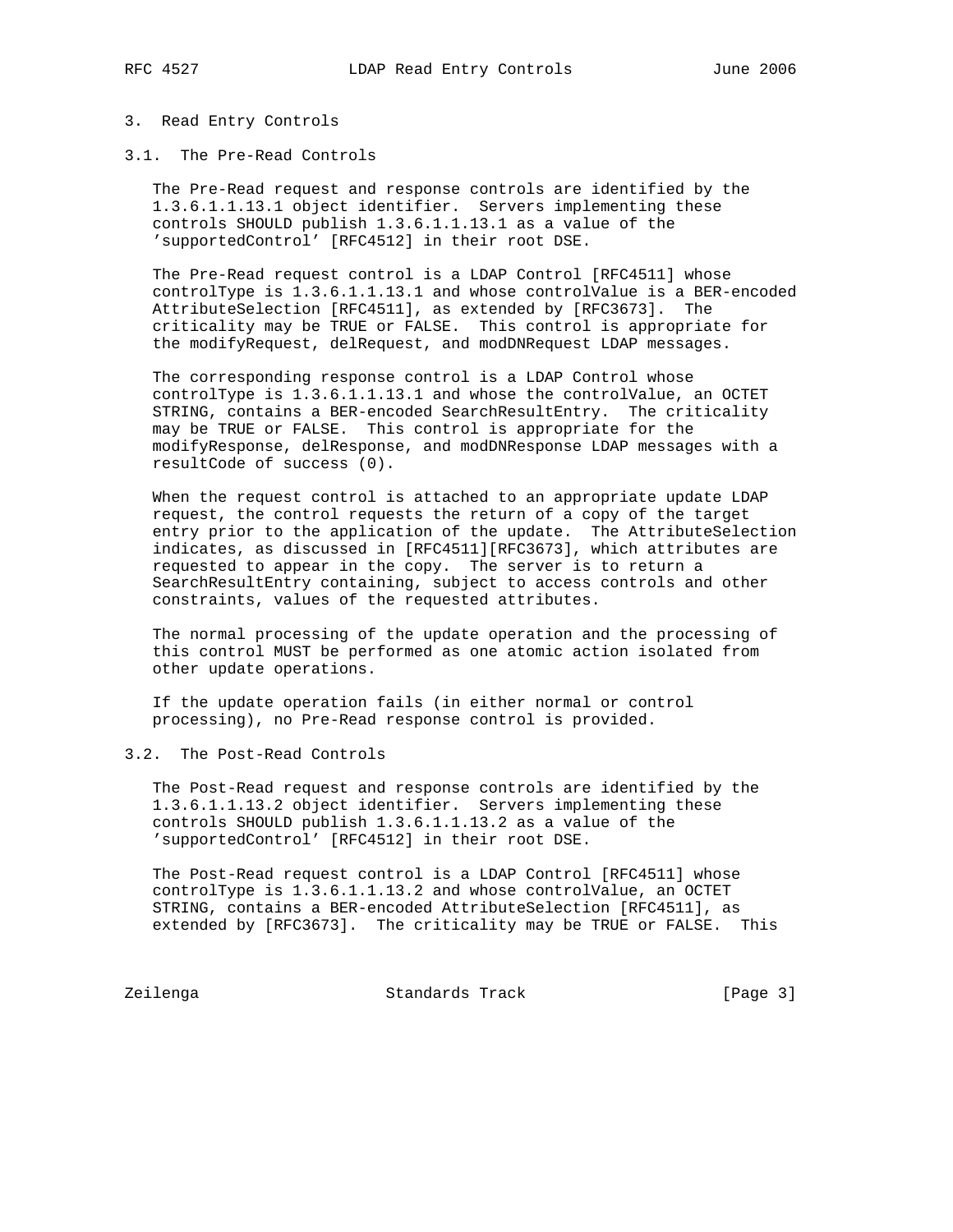control is appropriate for the addRequest, modifyRequest, and modDNRequest LDAP messages.

 The corresponding response control is a LDAP Control whose controlType is 1.3.6.1.1.13.2 and whose controlValue is a BER-encoded SearchResultEntry. The criticality may be TRUE or FALSE. This control is appropriate for the addResponse, modifyResponse, and modDNResponse LDAP messages with a resultCode of success (0).

 When the request control is attached to an appropriate update LDAP request, the control requests the return of a copy of the target entry after the application of the update. The AttributeSelection indicates, as discussed in [RFC4511][RFC3673], which attributes are requested to appear in the copy. The server is to return a SearchResultEntry containing, subject to access controls and other constraints, values of the requested attributes.

 The normal processing of the update operation and the processing of this control MUST be performed as one atomic action isolated from other update operations.

 If the update operation fails (in either normal or control processing), no Post-Read response control is provided.

4. Interaction with Other Controls

 The Pre-Read and Post-Read controls may be combined with each other and/or with a variety of other controls. When combined with the assertion control [RFC4528] and/or the manageDsaIT control [RFC3296], the semantics of each control included in the combination applies. The Pre-Read and Post-Read controls may be combined with other controls as detailed in other technical specifications.

#### 5. Security Considerations

 The controls defined in this document extend update operations to support read capabilities. Servers MUST ensure that the client is authorized for reading of the information provided in this control and that the client is authorized to perform the requested directory update.

 Security considerations for the update operations [RFC4511] extended by this control, as well as general LDAP security considerations [RFC4510], generally apply to implementation and use of this extension

Zeilenga **Standards Track** [Page 4]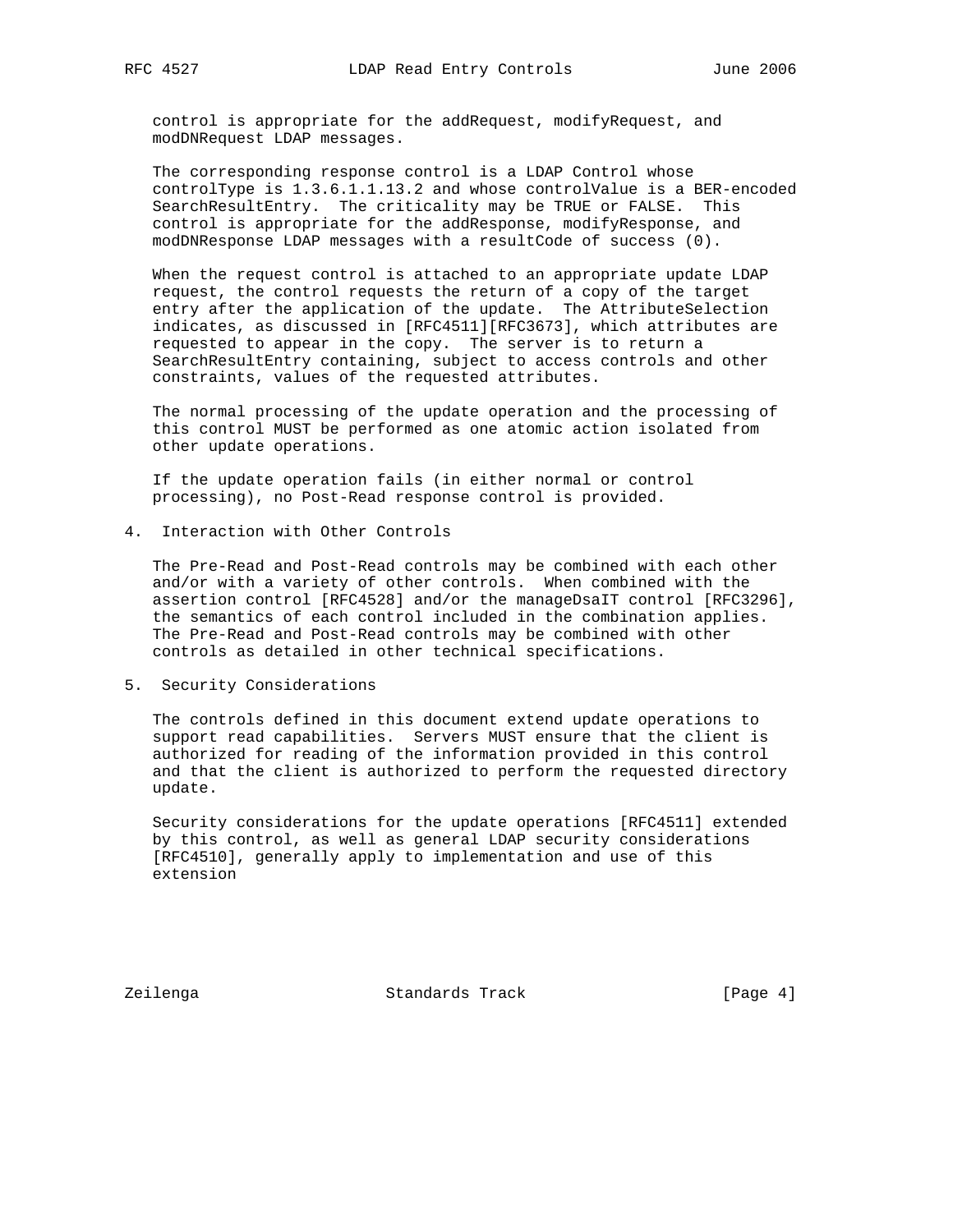## 6. IANA Considerations

 Registration of the following protocol values [RFC4520] have been completed by the IANA.

6.1. Object Identifier

 The IANA has registered an LDAP Object Identifier to identify LDAP protocol elements defined in this document.

 Subject: Request for LDAP Object Identifier Registration Person & email address to contact for further information: Kurt Zeilenga <kurt@OpenLDAP.org> Specification: RFC 4527 Author/Change Controller: IESG Comments: Identifies the LDAP Read Entry Controls

### 6.2. LDAP Protocol Mechanisms

 The IANA has registered the LDAP Protocol Mechanism described in this document.

 Subject: Request for LDAP Protocol Mechanism Registration Object Identifier: 1.3.6.1.1.13.1 Description: LDAP Pre-read Control Person & email address to contact for further information: Kurt Zeilenga <kurt@openldap.org> Usage: Control Specification: RFC 4527 Author/Change Controller: IESG Comments: none

 Subject: Request for LDAP Protocol Mechanism Registration Object Identifier: 1.3.6.1.1.13.2 Description: LDAP Post-read Control Person & email address to contact for further information: Kurt Zeilenga <kurt@openldap.org> Usage: Control Specification: RFC 4527 Author/Change Controller: IESG Comments: none

7. Acknowledgement

 The LDAP Pre-Read and Post-Read controls are modeled after similar capabilities offered in the DAP [X.511].

Zeilenga Standards Track [Page 5]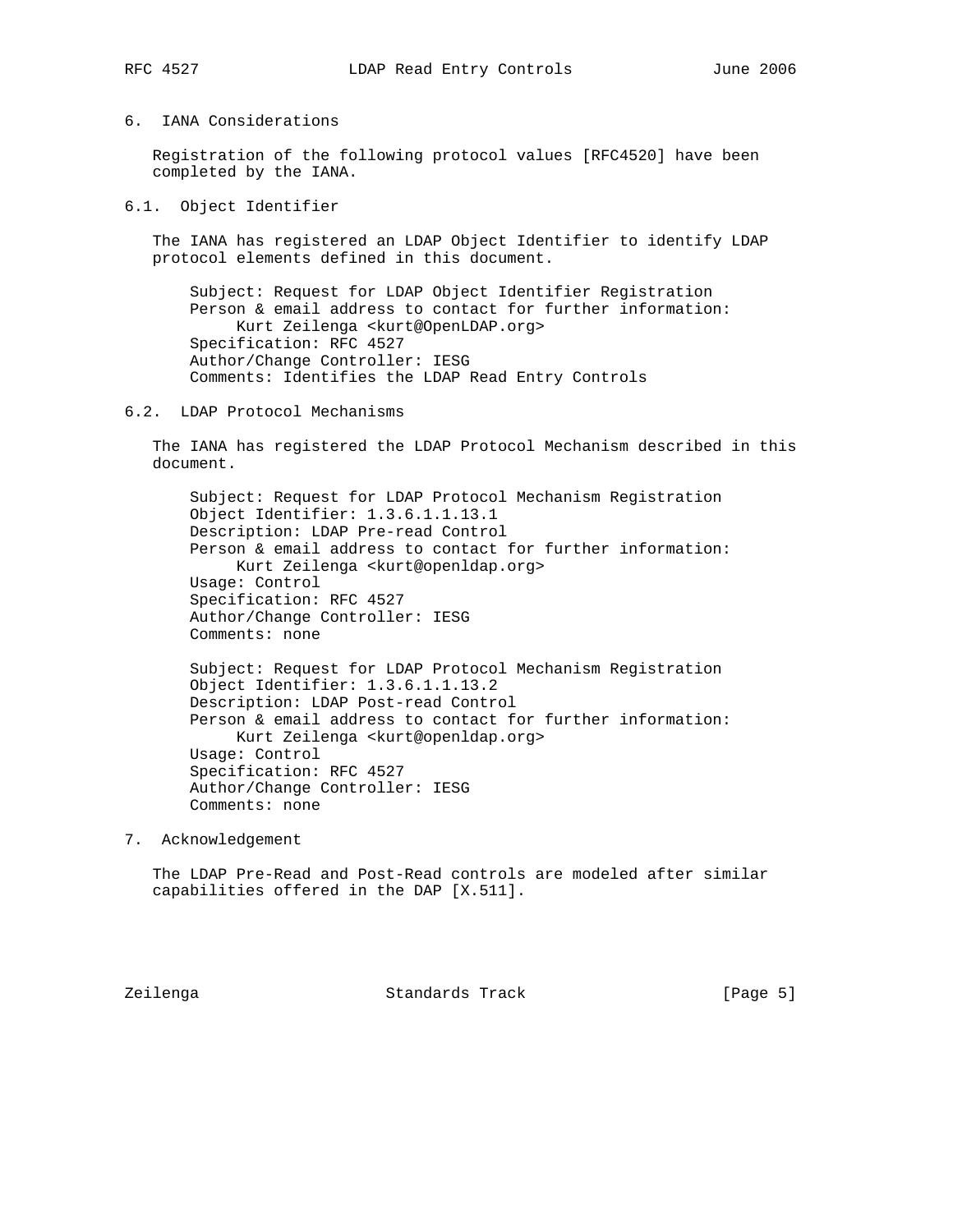## 8. References

- 8.1. Normative References
	- [RFC2119] Bradner, S., "Key words for use in RFCs to Indicate Requirement Levels", BCP 14, RFC 2119, March 1997.
	- [RFC3296] Zeilenga, K., "Named Subordinate References in Lightweight Directory Access Protocol (LDAP) Directories", RFC 3296, July 2002.
	- [RFC3673] Zeilenga, K., "Lightweight Directory Access Protocol version 3 (LDAPv3): All Operational Attributes", RFC 3673, December 2003.
	- [RFC4510] Zeilenga, K., Ed, "Lightweight Directory Access Protocol (LDAP): Technical Specification Road Map", RFC 4510, June 2006.
	- [RFC4511] Sermersheim, J., Ed., "Lightweight Directory Access Protocol (LDAP): The Protocol", RFC 4511, June 2006.
	- [RFC4512] Zeilenga, K., "Lightweight Directory Access Protocol (LDAP): Directory Information Models", RFC 4512, June 2006.
	- [RFC4528] Zeilenga, K., "Lightweight Directory Access Protocol (LDAP) Assertion Control", RFC 4528, June 2006.
	- [X.680] International Telecommunication Union Telecommunication Standardization Sector, "Abstract Syntax Notation One (ASN.1) - Specification of Basic Notation", X.680(1997) (also ISO/IEC 8824-1:1998).
	- [X.690] International Telecommunication Union Telecommunication Standardization Sector, "Specification of ASN.1 encoding rules: Basic Encoding Rules (BER), Canonical Encoding Rules (CER), and Distinguished Encoding Rules (DER)", X.690(1997) (also ISO/IEC 8825-1:1998).

Zeilenga Standards Track [Page 6]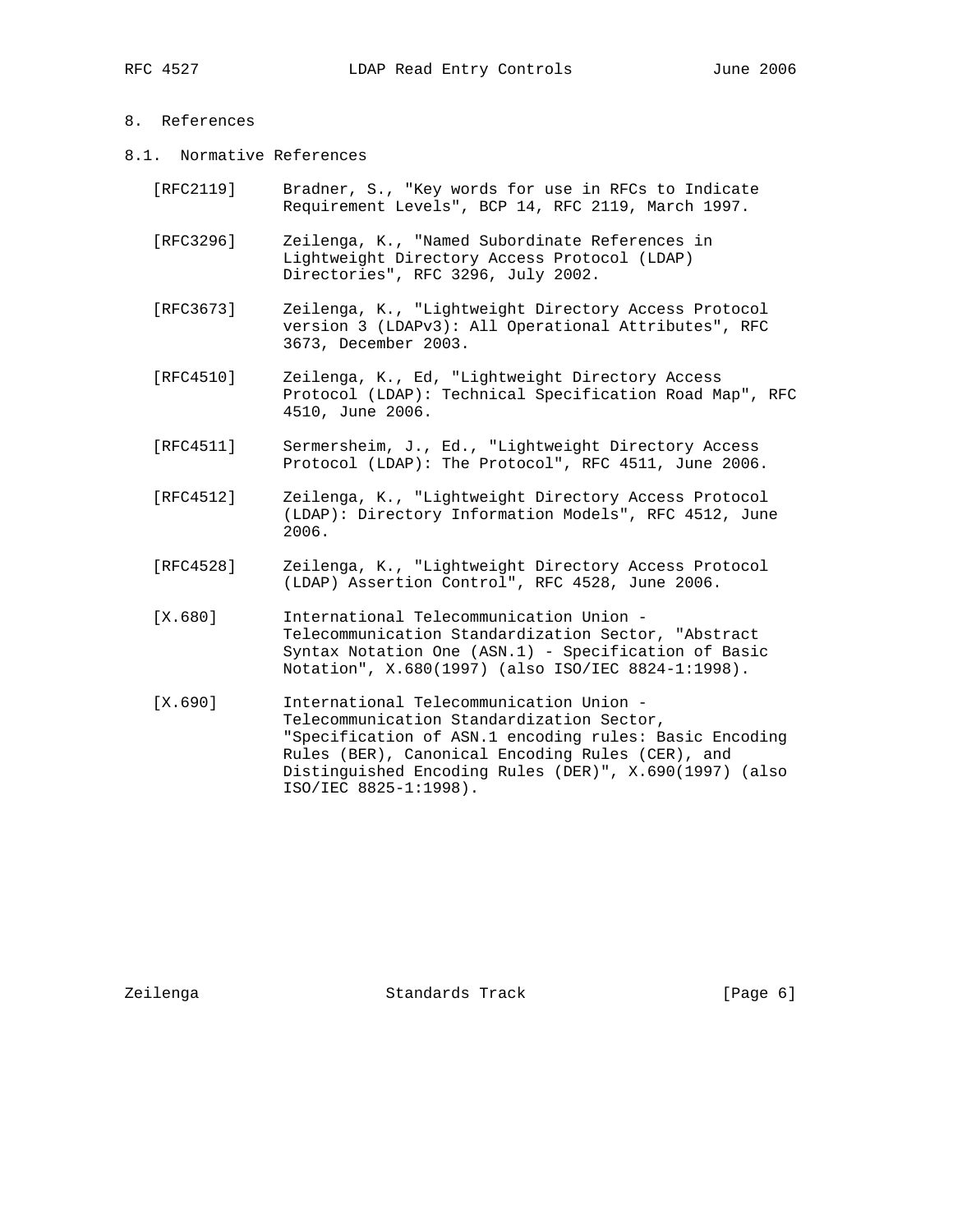# 8.2. Informative References

- [RFC4520] Zeilenga, K., "Internet Assigned Numbers Authority (IANA) Considerations for the Lightweight Directory Access Protocol (LDAP)", BCP 64, RFC 4520, June 2006.
- [RFC4530] Zeilenga, K., "Lightweight Directory Access Protocol (LDAP) EntryUUID Operational Attribute", RFC 4530, June 2006.
- [X.511] International Telecommunication Union Telecommunication Standardization Sector, "The Directory: Abstract Service Definition", X.511(1993) (also ISO/IEC 9594-3:1993).

Author's Address

 Kurt D. Zeilenga OpenLDAP Foundation

EMail: Kurt@OpenLDAP.org

Zeilenga Standards Track [Page 7]